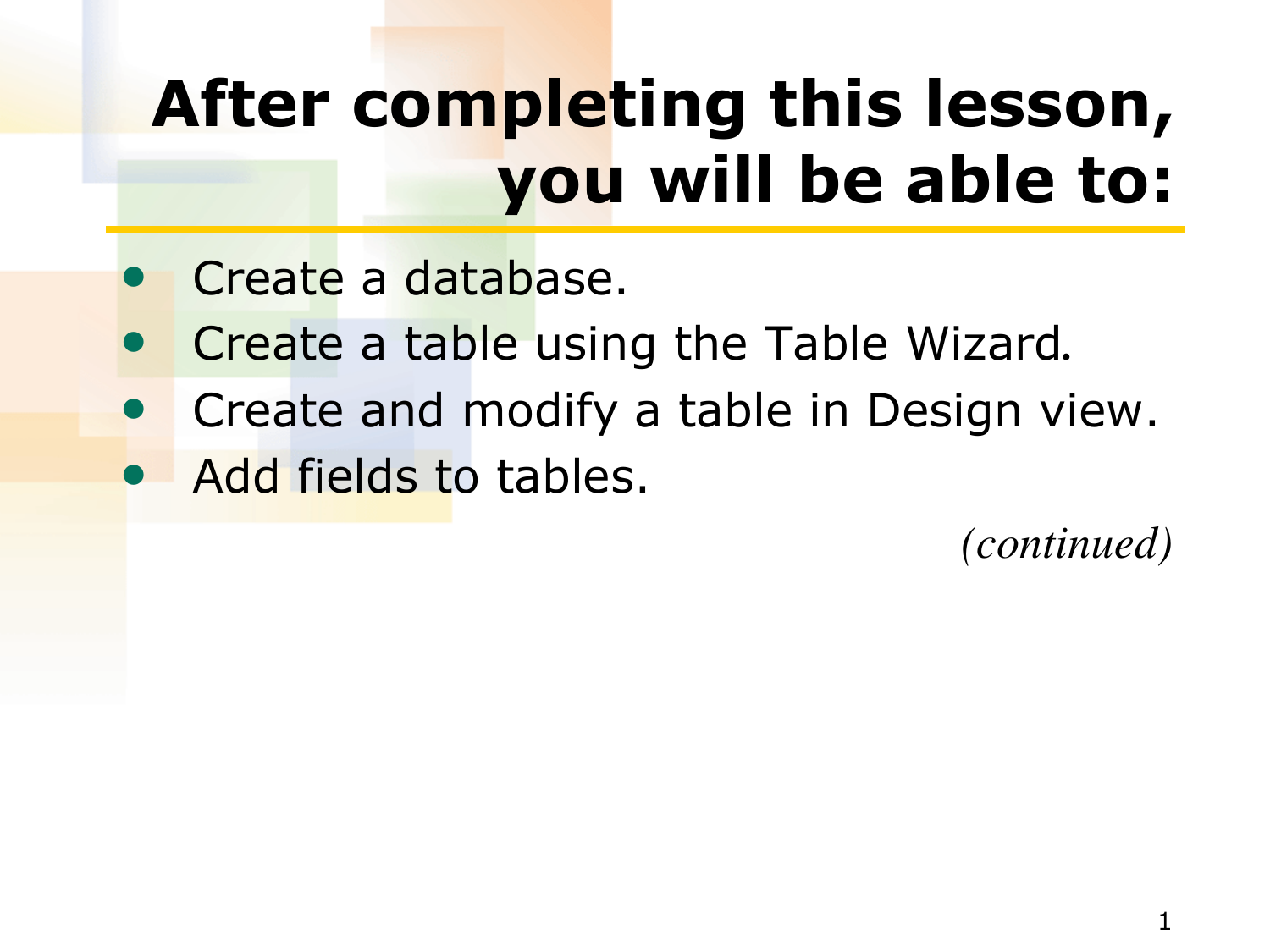### **After completing this lesson, you will be able to:**

- Add and edit records.
- Move and delete fields.
- Delete records.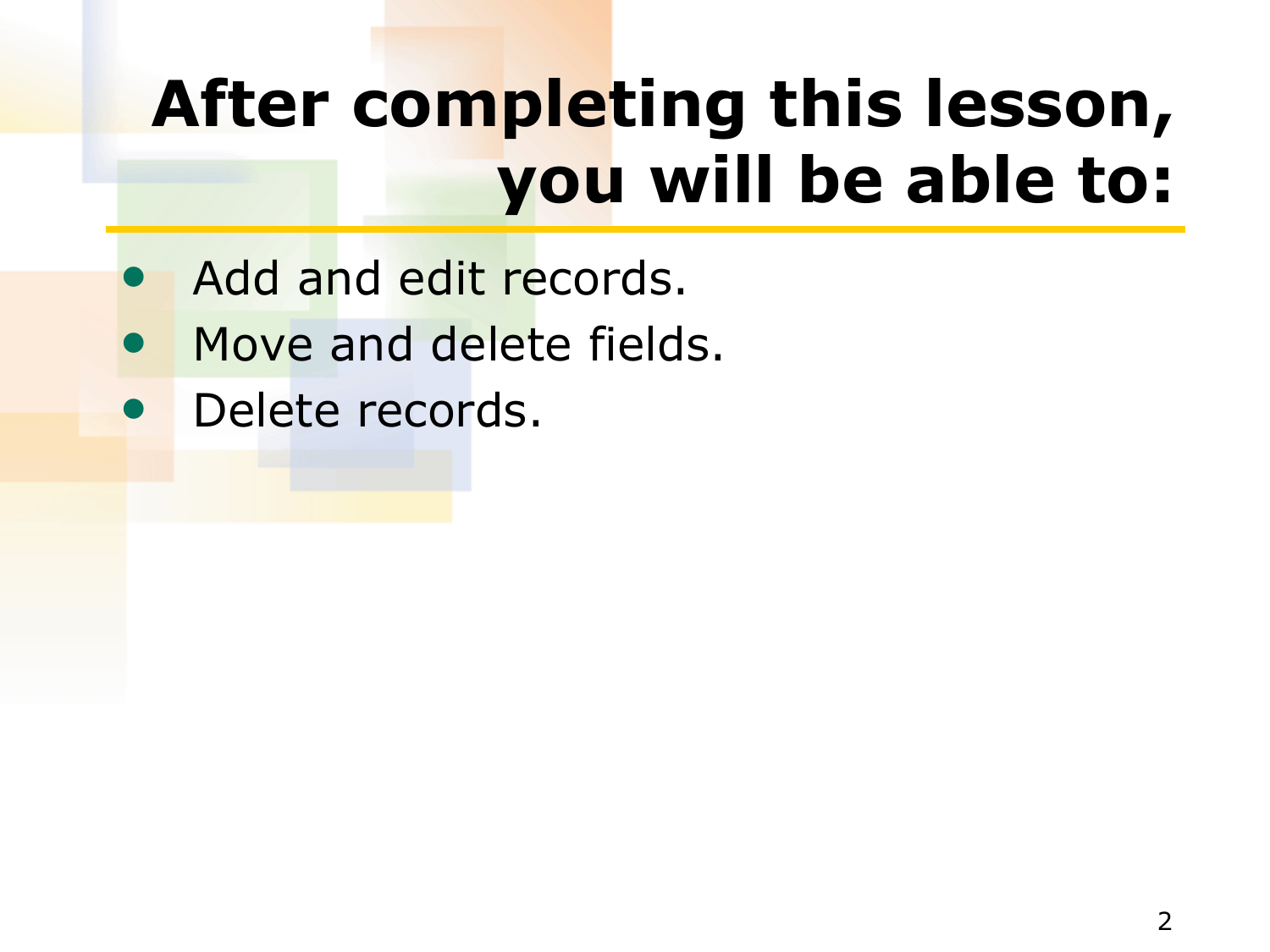### **Creating a Database**

#### **To create a database**

1. If Access is not already open, point to All Programs on the Windows XP Start menu and click Microsoft Access. In the New File task pane, click the Blank database option.

#### *Or*

 If Access is already open, click the New button on the Database toolbar to display the New File task pane, then click the Blank database option.

*(continued)*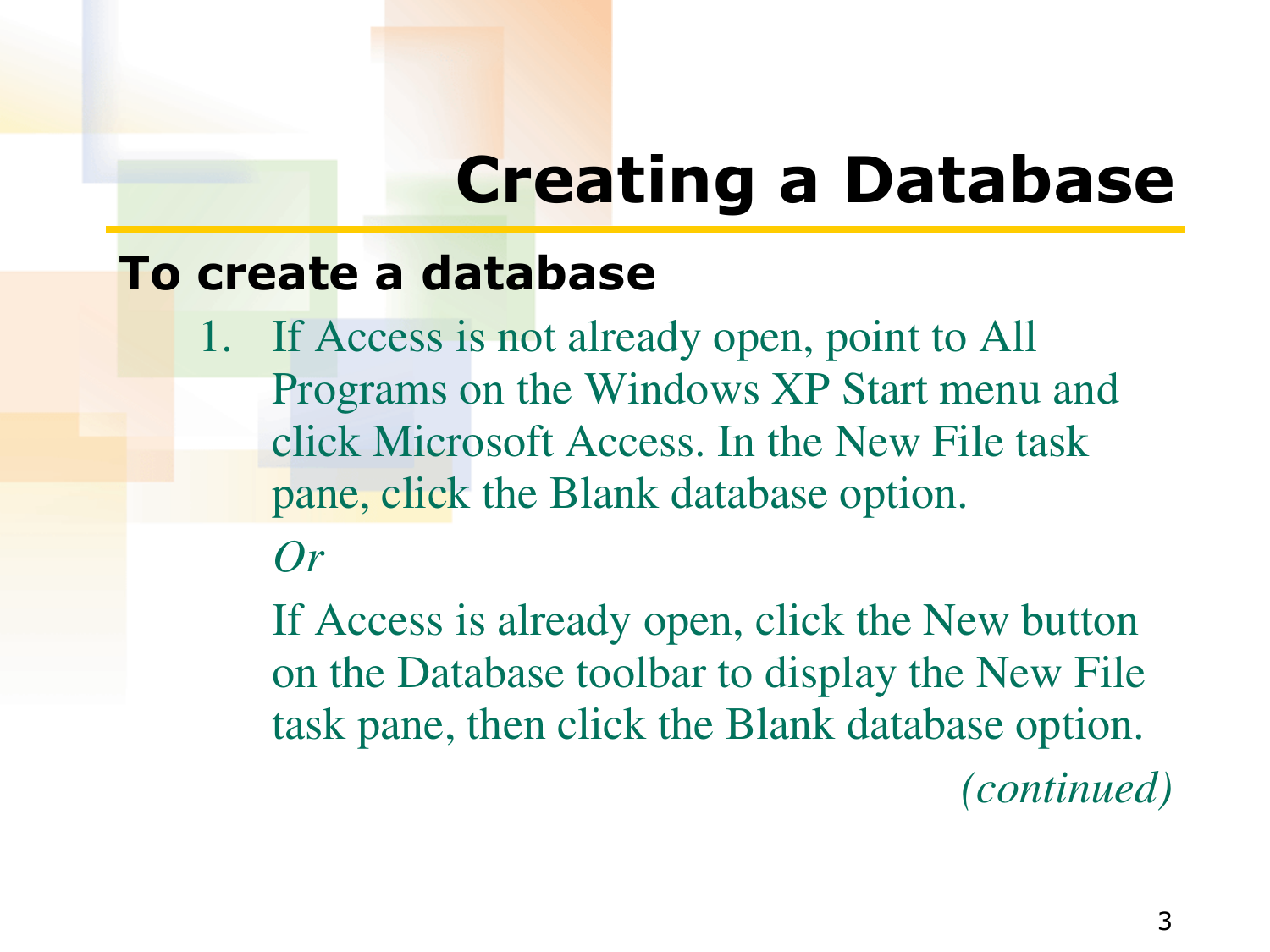### **Creating a Database**

#### **To create a database** (*continued)*

- 2. In the File New Database dialog box, click the Save in down arrow to navigate to the location where you want to save the new database.
- 3. In the File name box, type the name of the new database and click Create.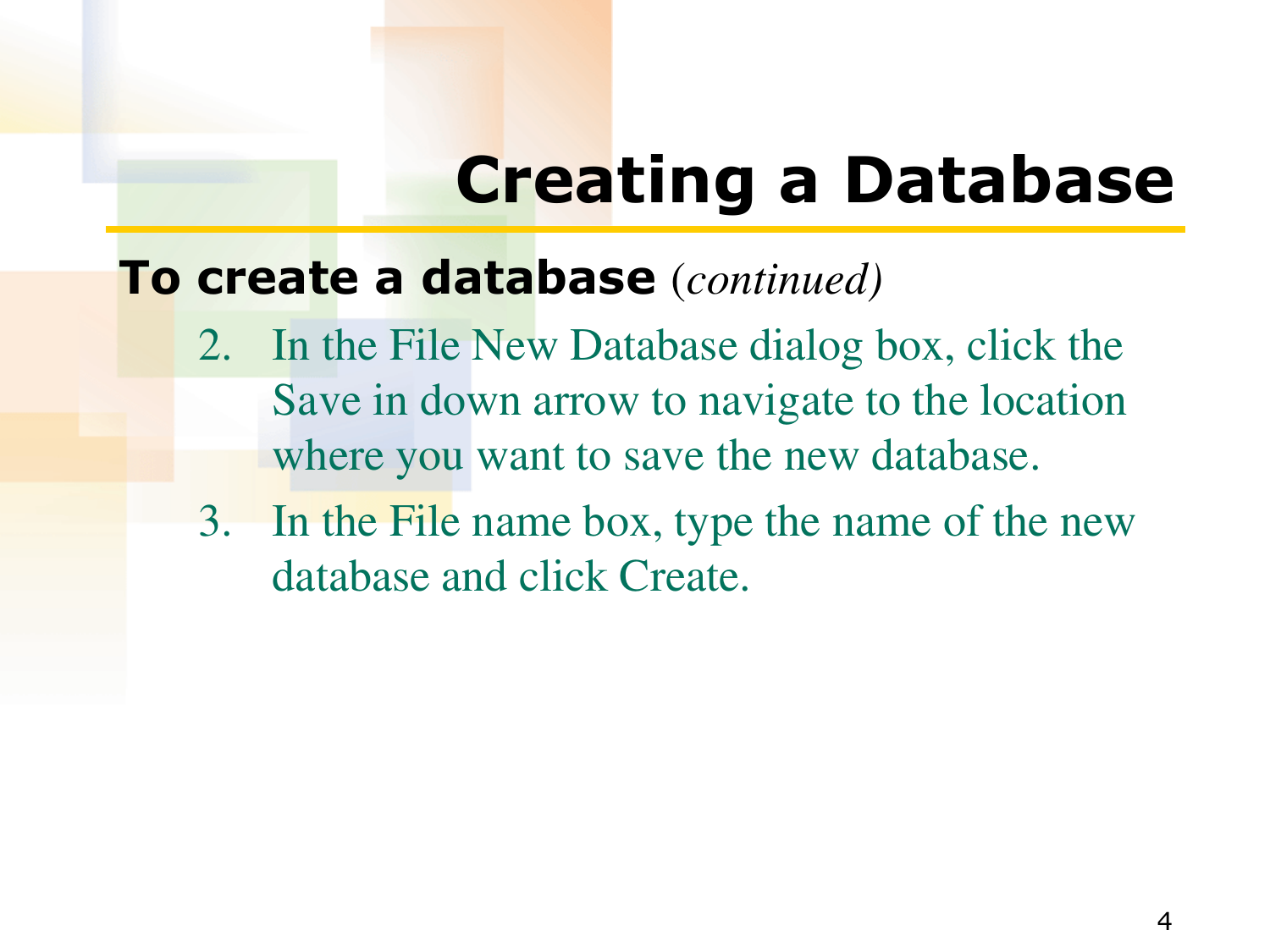# **Creating a Table Using the Table Wizard**

### **To create a table using the Table Wizard**

- 1. On the Objects bar, click Tables.
- 2. Double-click Create table by using wizard.
- 3. Click the Business or Personal option.
- 4. Click a sample table, click the fields that you want to add to the table, and then click the  $>$ (Add) button for each field.
- 5. Click Next.
- 6. Type a name for the Table and click Next.
- 7. Click Finish.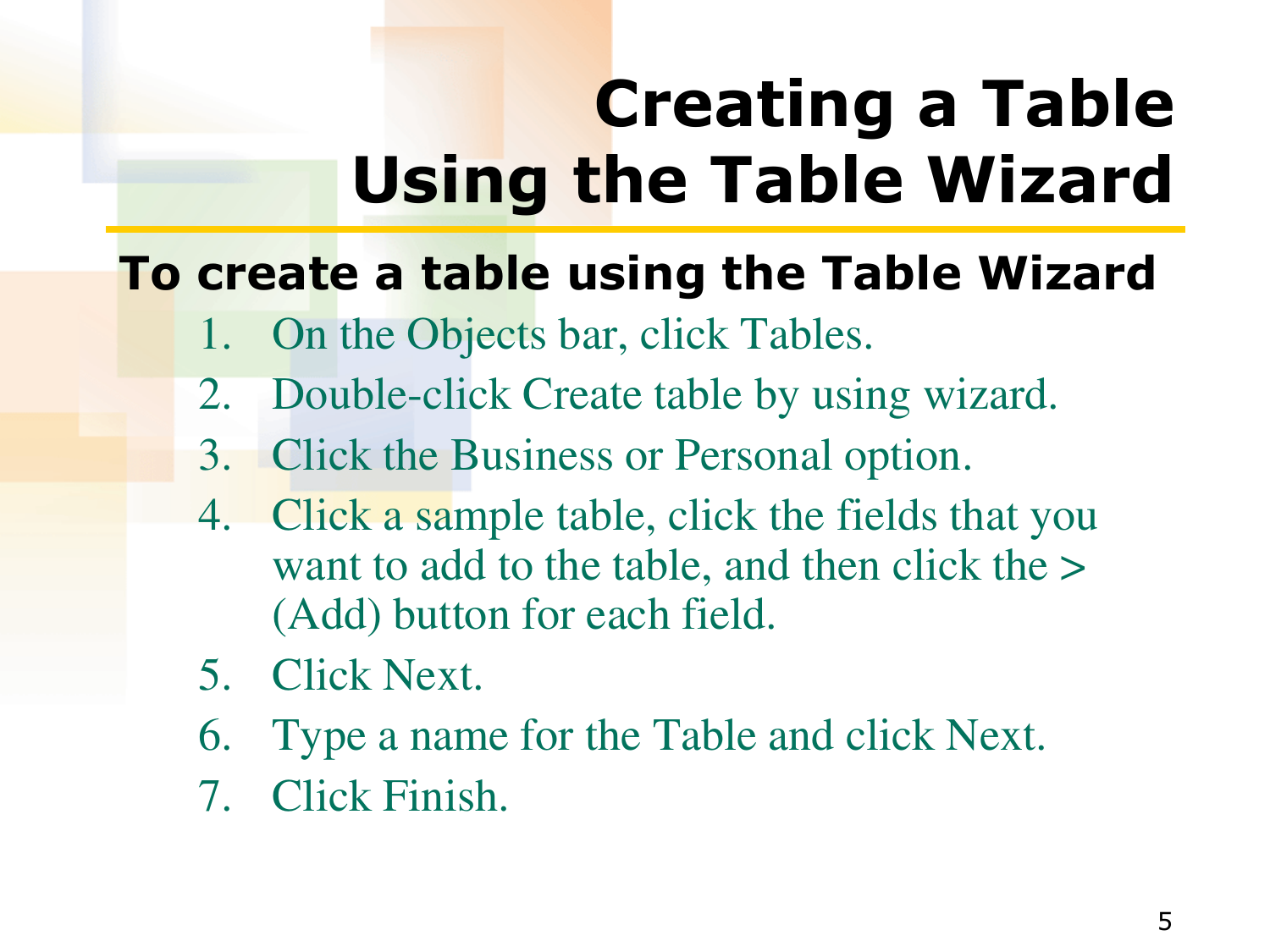### **Creating a Table in Design View**

### **To create a table in Design view**

- 1. On the Objects bar, click Tables.
- 2. Double-click Create table in Design view.
- 3. In the Field Name column, click in the first empty cell, type the new field name, and then press Tab.
- 4. In the Data Type column, click the down arrow and click the data type for the field.
- 5. Repeat steps 3 and 4 for each new field.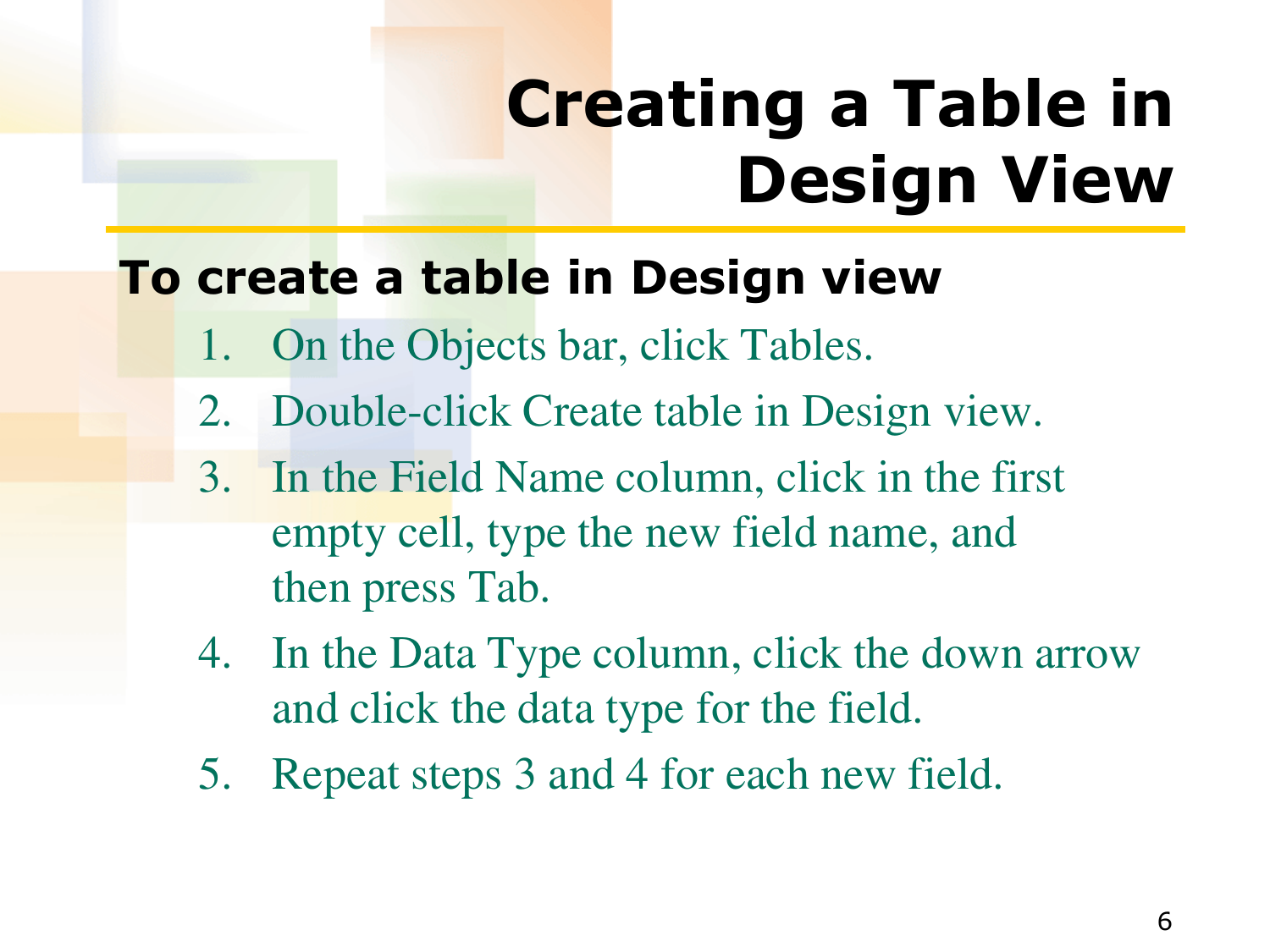# **Adding Hyperlinks to a Table**

### **To add a hyperlink to a table**

- With the table open in Design view, click in the Data Type cell for the field where you want the hyperlink, click the down arrow that appears, and then click Hyperlink.
- 2. On the Table Design toolbar, click the View button. When you are prompted to save changes, click Yes.

*(continued)*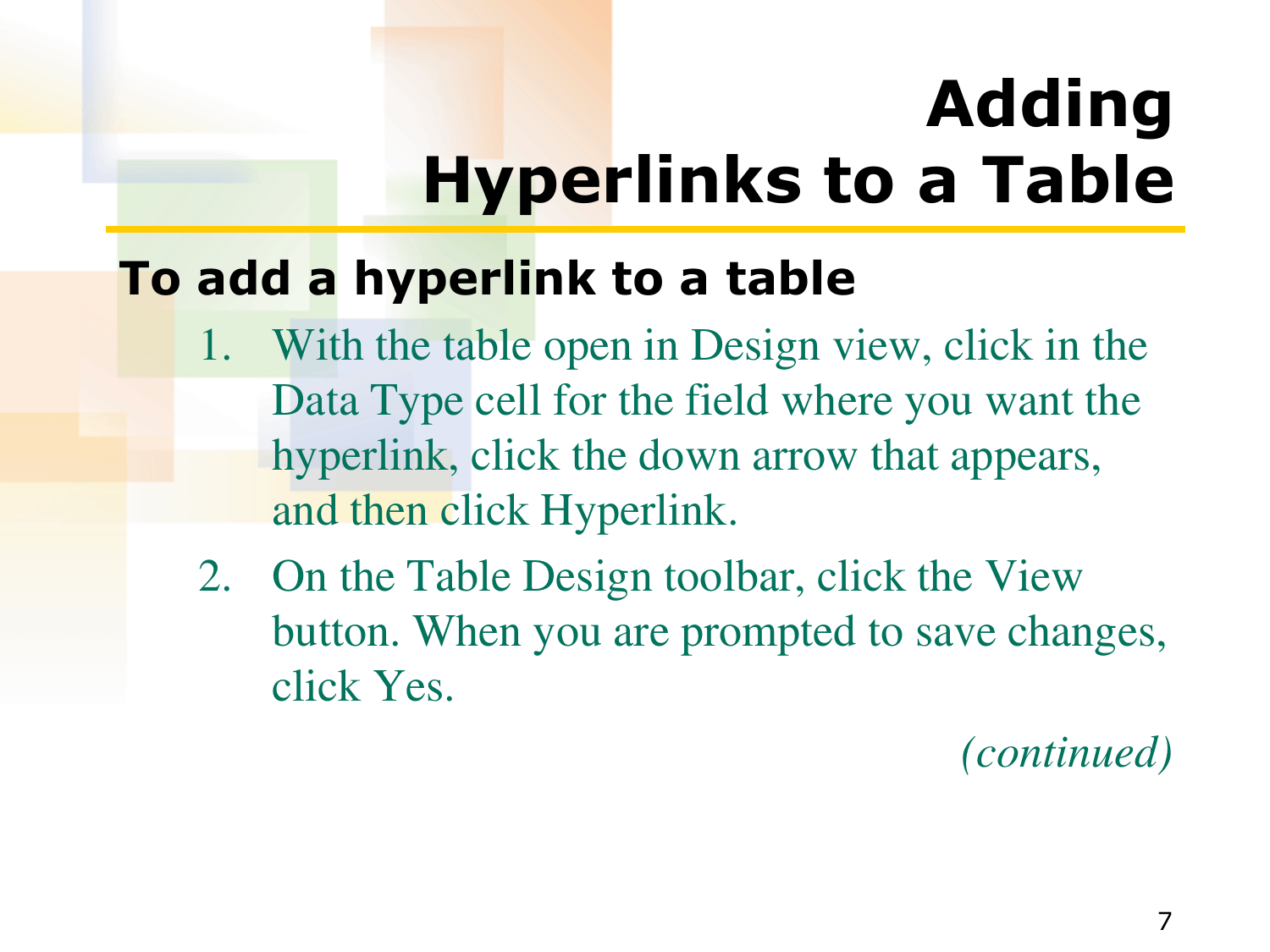# **Adding Hyperlinks to a Table**

### **To add a hyperlink to a table** (*continued)*

- 3. Click in the first record for the field set to Hyperlink.
- 4. Type the Web or intranet address.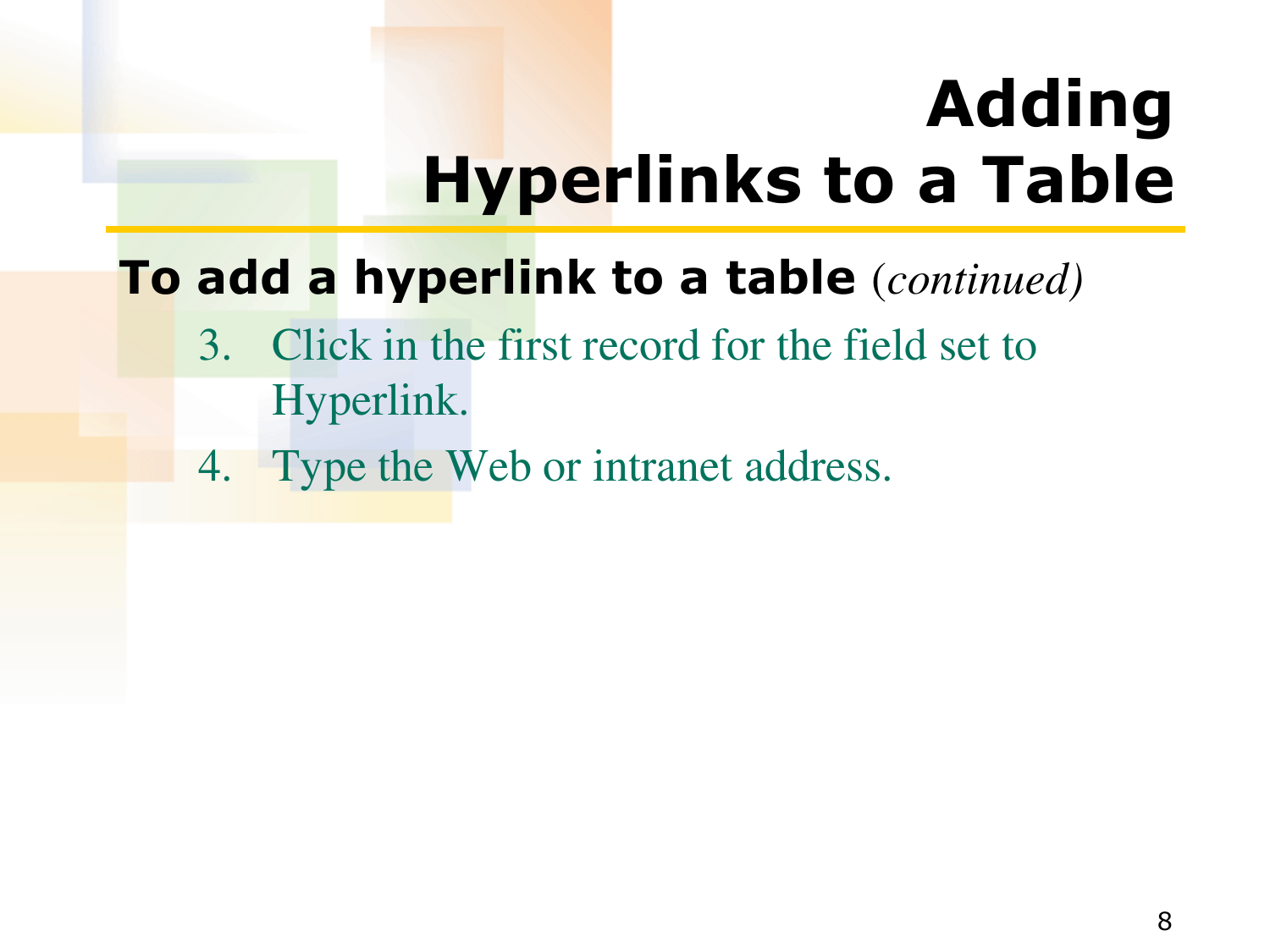# **Adding Fields to Tables**

### **To add a field to a table**

- 1. Display the table in Design view.
- 2. In the Field Name column, click in the first empty cell, type the new field name, and then press Tab.
- 3. In the Data Type column, click the down arrow and then click the data type for the field.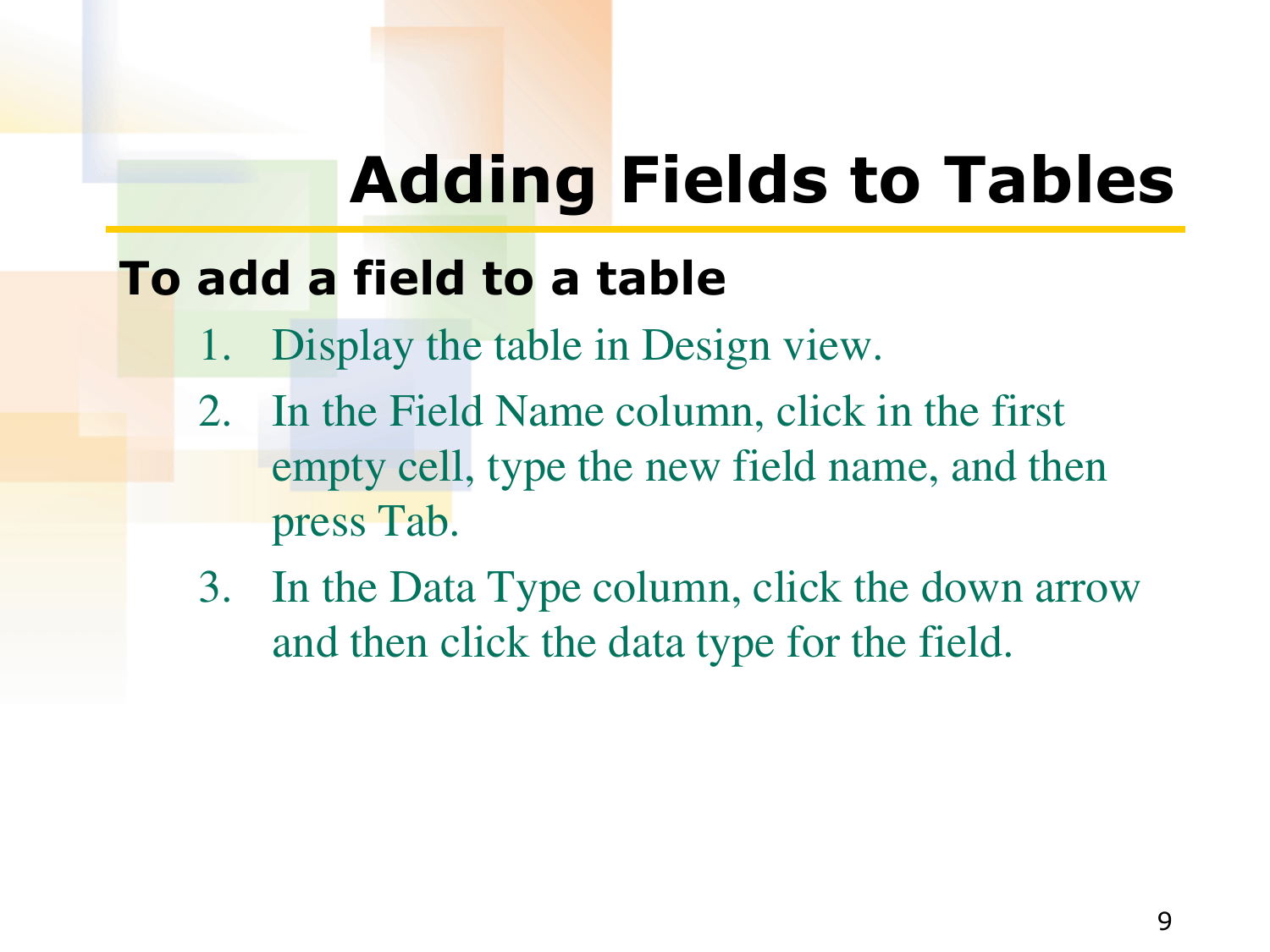# **Adding Records**

### **To add a record to a table**

- 1. Display the table in Datasheet view.
- 2. Click in the first empty record.
- 3. Enter data using the Tab key to move from field to field.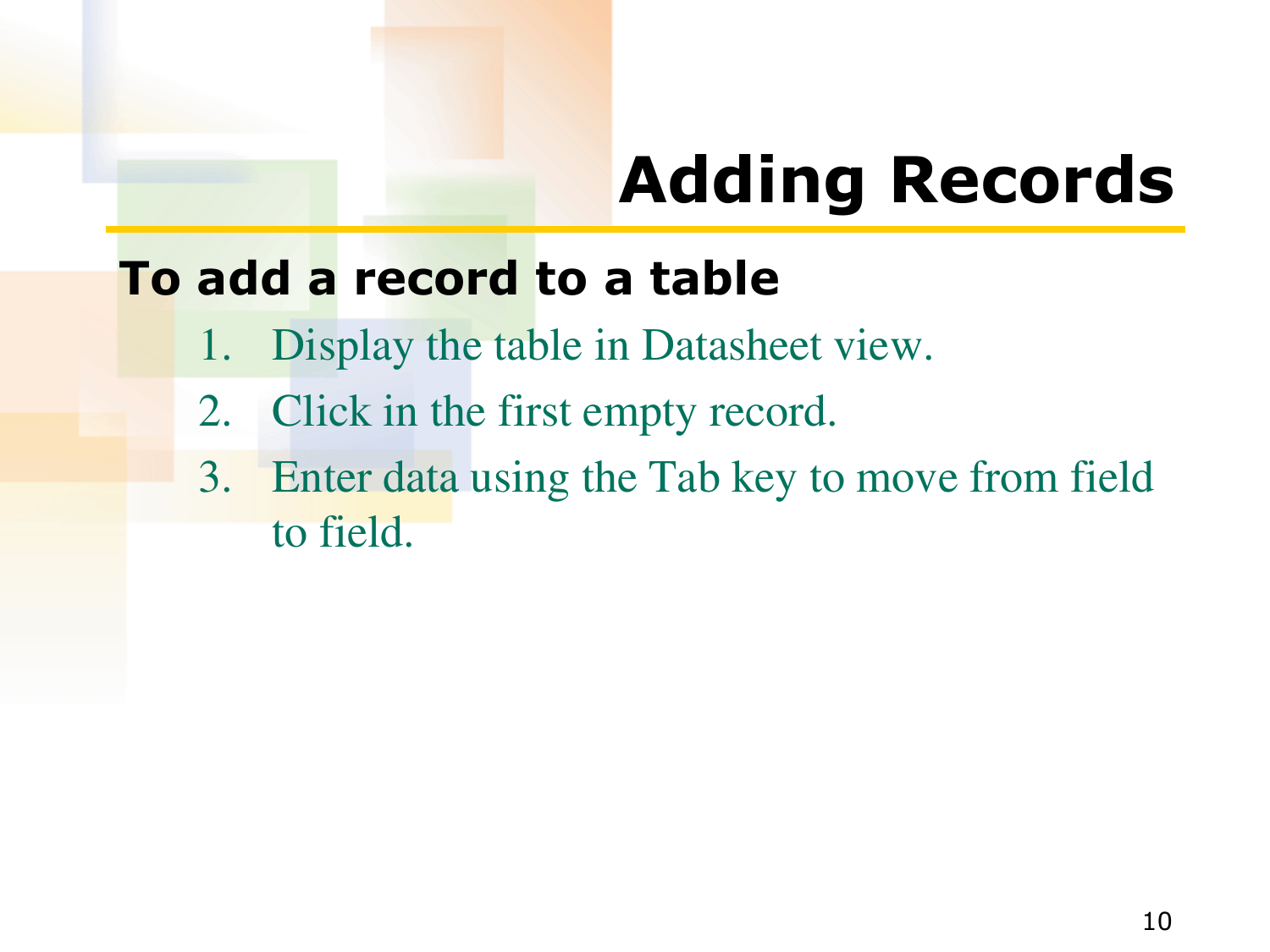# **Editing Records**

### **To edit records in a table**

- 1. Click in the field that you want to edit.
- 2. Using the mouse pointer or keyboard keys, delete the old data.
- 3. Type the new data.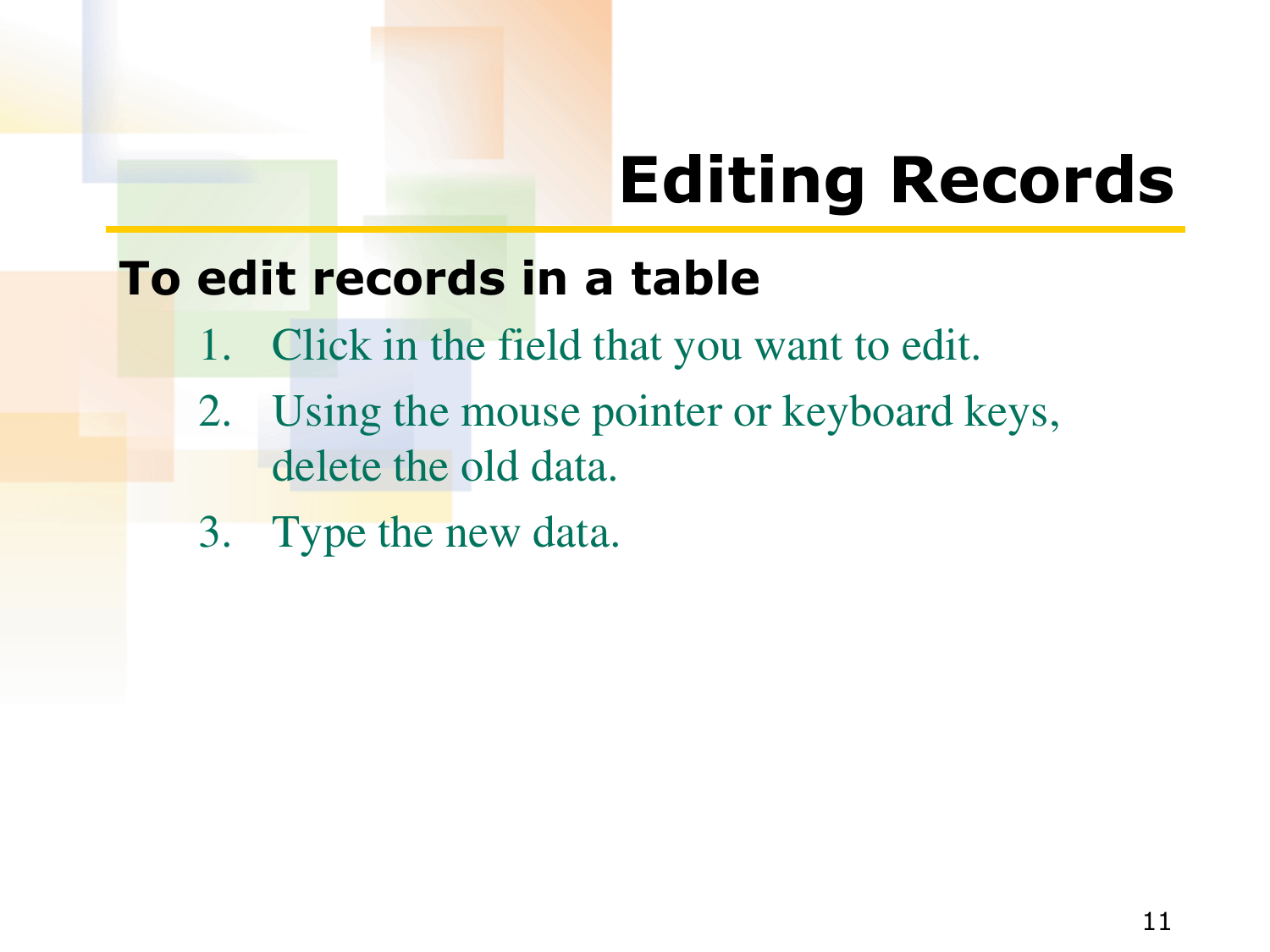# **Moving Fields**

#### **To move a field**

- 1. Display the table in Design view.
- 2. Click in the row for the field that you want to move and then click the row selector to the left of the row.
- 3. Drag the row to its new location.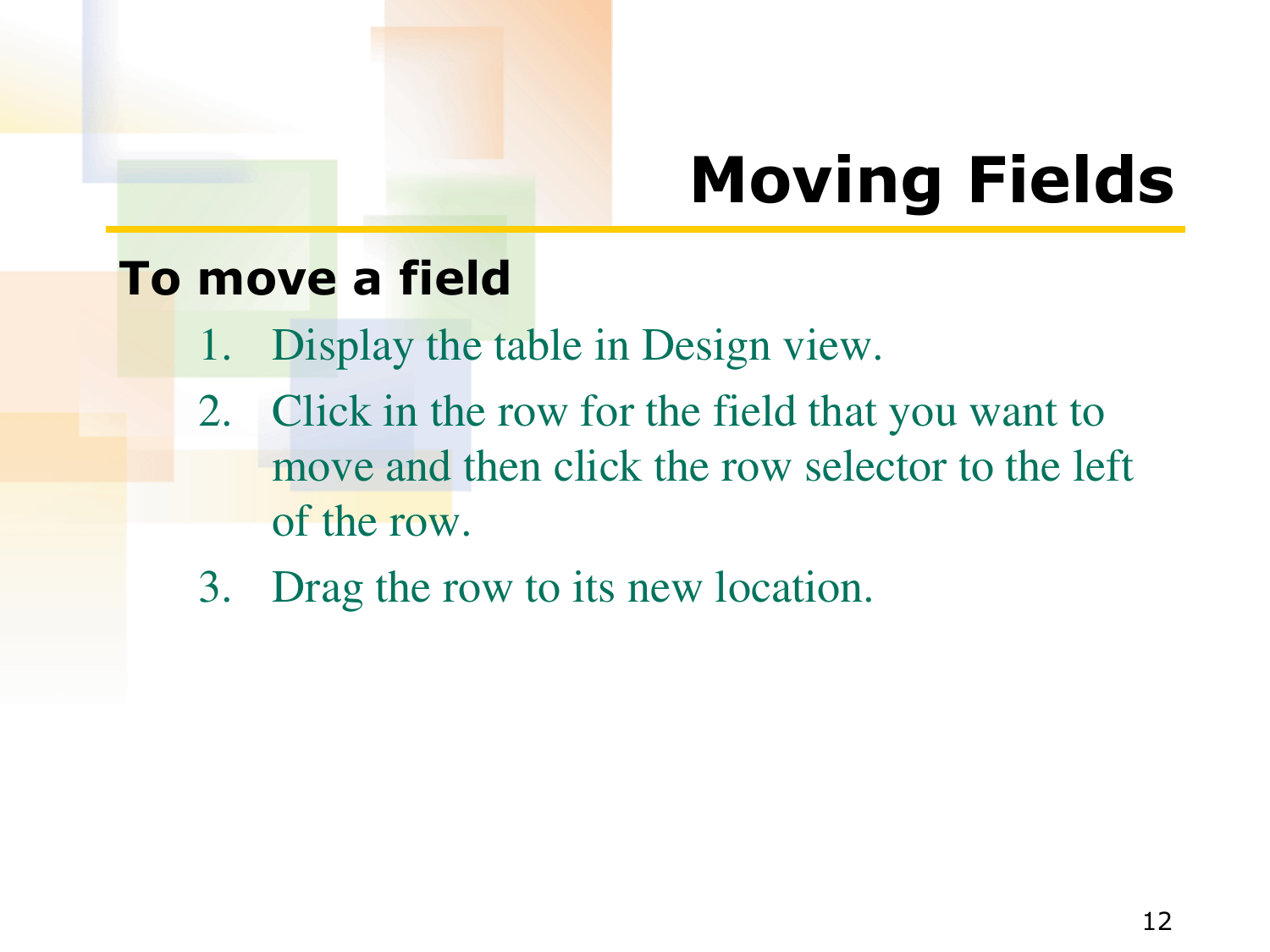# **Deleting Fields**

### **To delete a field**

- 1. Display the table in Design view.
- 2. Click in the row that you want to delete.
- 3. On the Table Design toolbar, click the Delete Rows button and then click Yes in the alert box that appears.